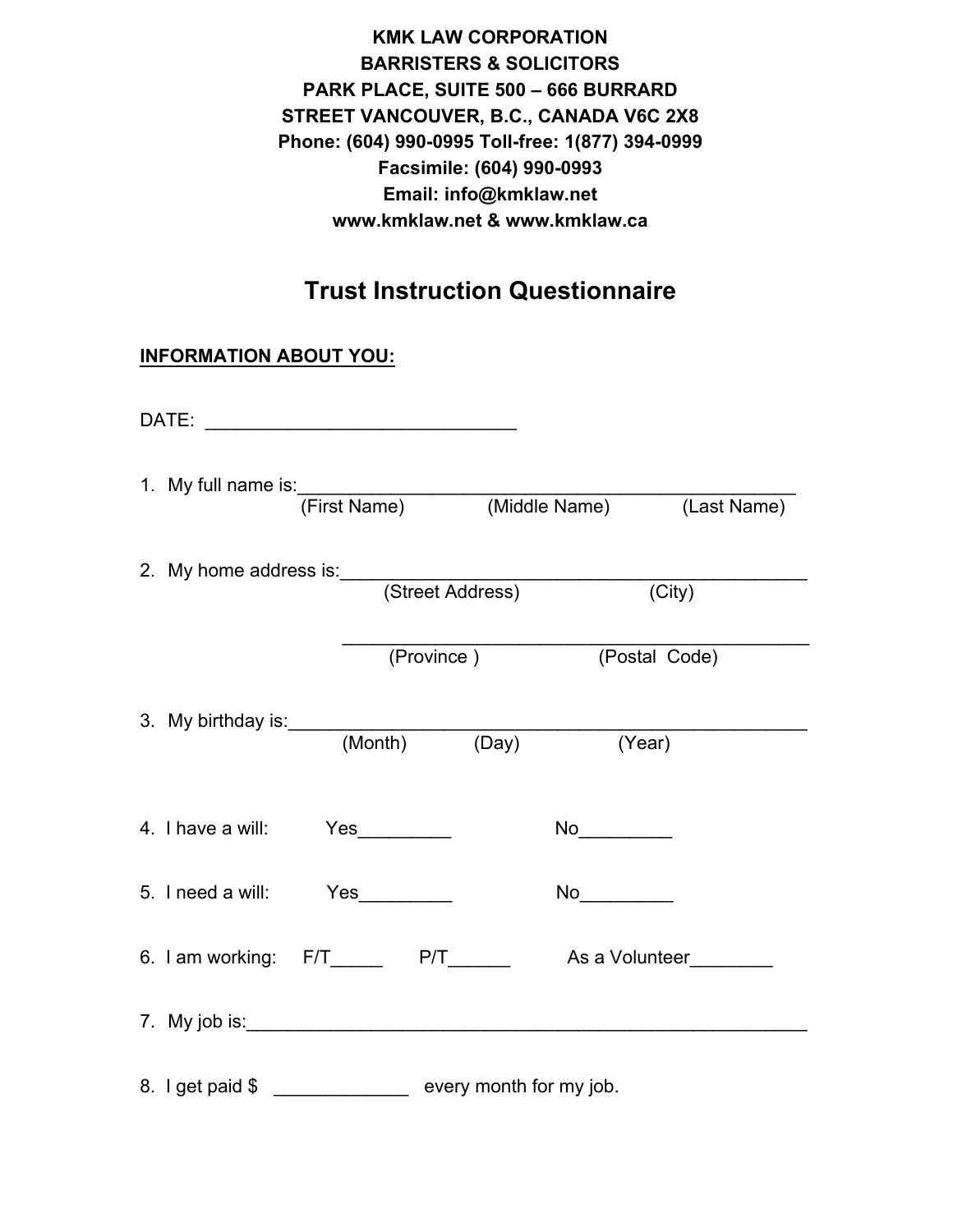| 9. I am receiving money from the government: Yes________________________________ |  |
|----------------------------------------------------------------------------------|--|
| 10. I started getting government money at age:                                   |  |
| Every month I get \$ ______________ from the government                          |  |
| 11. My government money comes from:                                              |  |
| B.C. Disability Benefits:                                                        |  |
| CPP Pension Plan: ______________                                                 |  |
| ICBC Settlement Payments: [1995]                                                 |  |
| Other: ___________________                                                       |  |
|                                                                                  |  |
| (Phone)<br>(Name)                                                                |  |
| (Address)                                                                        |  |
| 14. I have completed the list of my assets: Yes_______                           |  |
| 15. My total assets are worth \$                                                 |  |
| 16. My closest relatives are:                                                    |  |
| Family Member No. 1<br>Family Member No. 2                                       |  |
|                                                                                  |  |
| (Name)<br>(Name)                                                                 |  |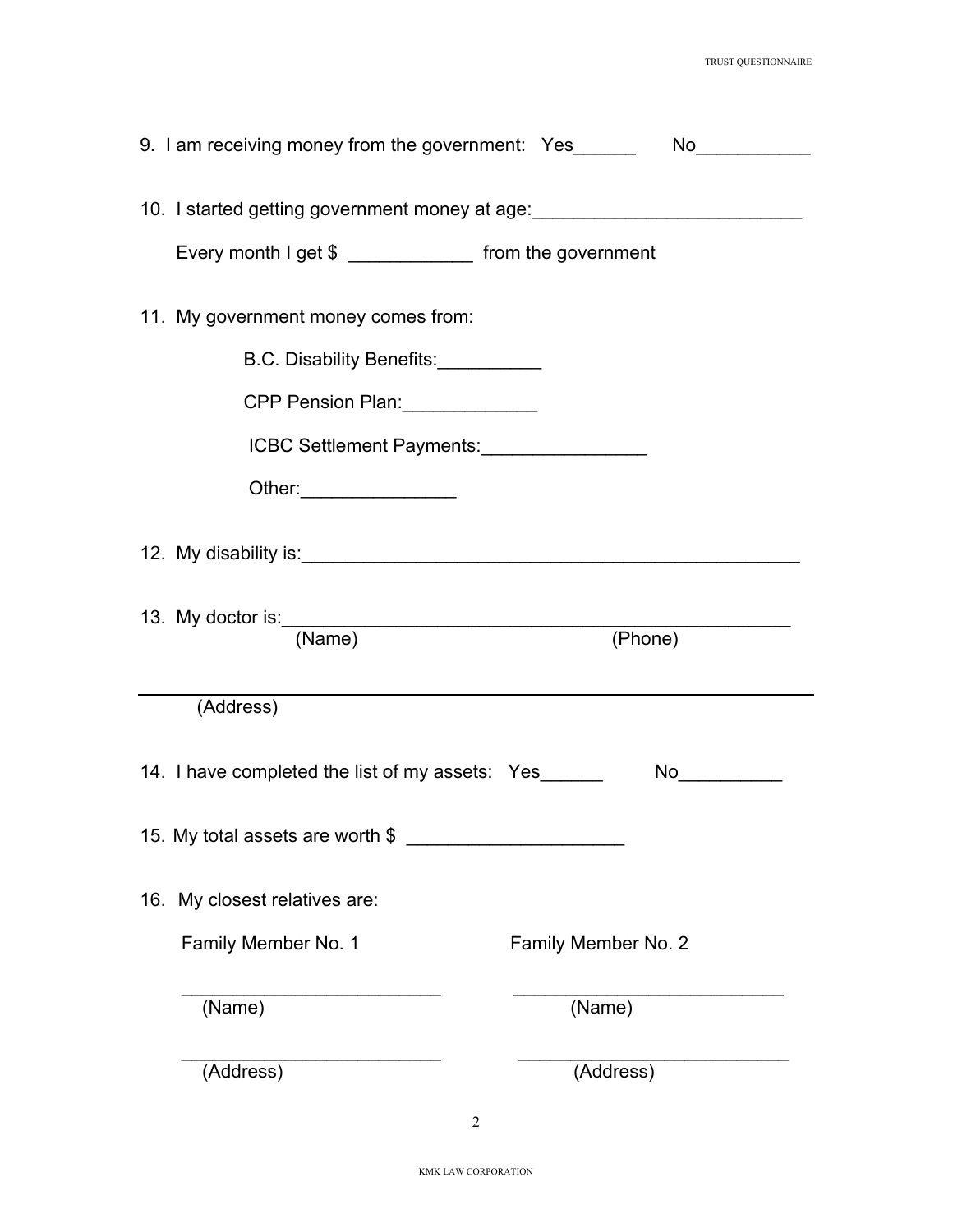|           | (Relationship) (Age)                                    |                                                        | (Relationship)                                                                 | (Age)    |
|-----------|---------------------------------------------------------|--------------------------------------------------------|--------------------------------------------------------------------------------|----------|
|           | <b>REASONS FOR A TRUST:</b>                             |                                                        |                                                                                |          |
|           | 17. I want to set up a trust now because of money from: |                                                        |                                                                                |          |
|           | a) $\frac{1}{2}$ from my own money                      |                                                        |                                                                                |          |
| <b>OR</b> |                                                         |                                                        |                                                                                |          |
|           |                                                         |                                                        | b) \$ ________ from an inheritance from my _____________________ and she/he is |          |
|           | still alive.                                            |                                                        |                                                                                |          |
|           |                                                         |                                                        |                                                                                |          |
|           |                                                         |                                                        |                                                                                |          |
|           |                                                         | (Address)                                              |                                                                                |          |
| <b>OR</b> |                                                         |                                                        |                                                                                |          |
|           | c) $\sqrt{2}$                                           |                                                        |                                                                                |          |
|           | (i)                                                     | <u> 1989 - Jan Barnett, fransk politiker (d. 1989)</u> | ICBC.                                                                          |          |
|           | (ii)                                                    |                                                        | another insurance company.                                                     |          |
|           | (iii)                                                   |                                                        | someone else.                                                                  |          |
| <b>OR</b> |                                                         |                                                        |                                                                                |          |
|           |                                                         |                                                        | d.) $\frac{1}{2}$ $\frac{1}{2}$ $\frac{1}{2}$ from a court settlement for      | (reason) |
|           | (i)                                                     |                                                        | still in court.                                                                |          |
|           | (ii)                                                    |                                                        | somewhere else.                                                                |          |
|           | (iii)                                                   | <u> 1990 - Johann Barbara, martin a</u>                | already in court.                                                              |          |
| <b>OR</b> |                                                         |                                                        |                                                                                |          |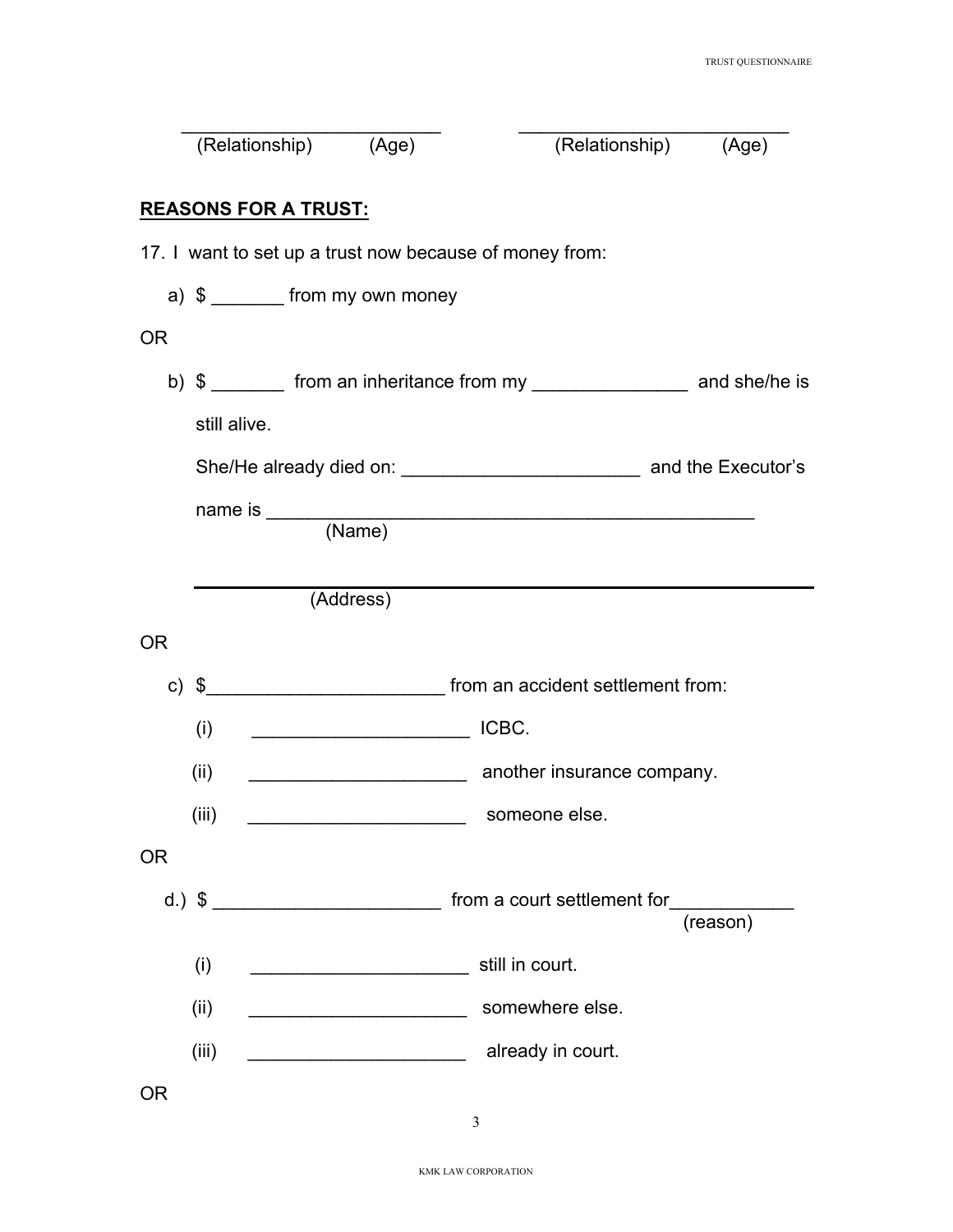| --- |  |  |  |
|-----|--|--|--|
|     |  |  |  |

18. I expect that my trust fund will have a total of \$

- 19. I want to set up a trust now because:
	- (i) I want to keep my government benefits:\_\_\_\_\_\_\_\_\_\_\_\_\_\_\_\_\_\_
	- (ii) I want to get my government benefits again:
	- (iii) I want to start getting government benefits:

## **TERMS OF MY TRUST:**

### TRUSTEES:

20. I would like to have these people as the trustees of my trust:

Trustee No. 1

|               | (Name)    |                |  |
|---------------|-----------|----------------|--|
|               |           |                |  |
|               | (Address) |                |  |
|               |           |                |  |
| (Job)         |           | (Relationship) |  |
| Trustee No. 2 |           |                |  |
|               | (Name)    |                |  |
|               | (Address) |                |  |
|               |           |                |  |
| (Job)         |           | (Relationship) |  |
|               |           |                |  |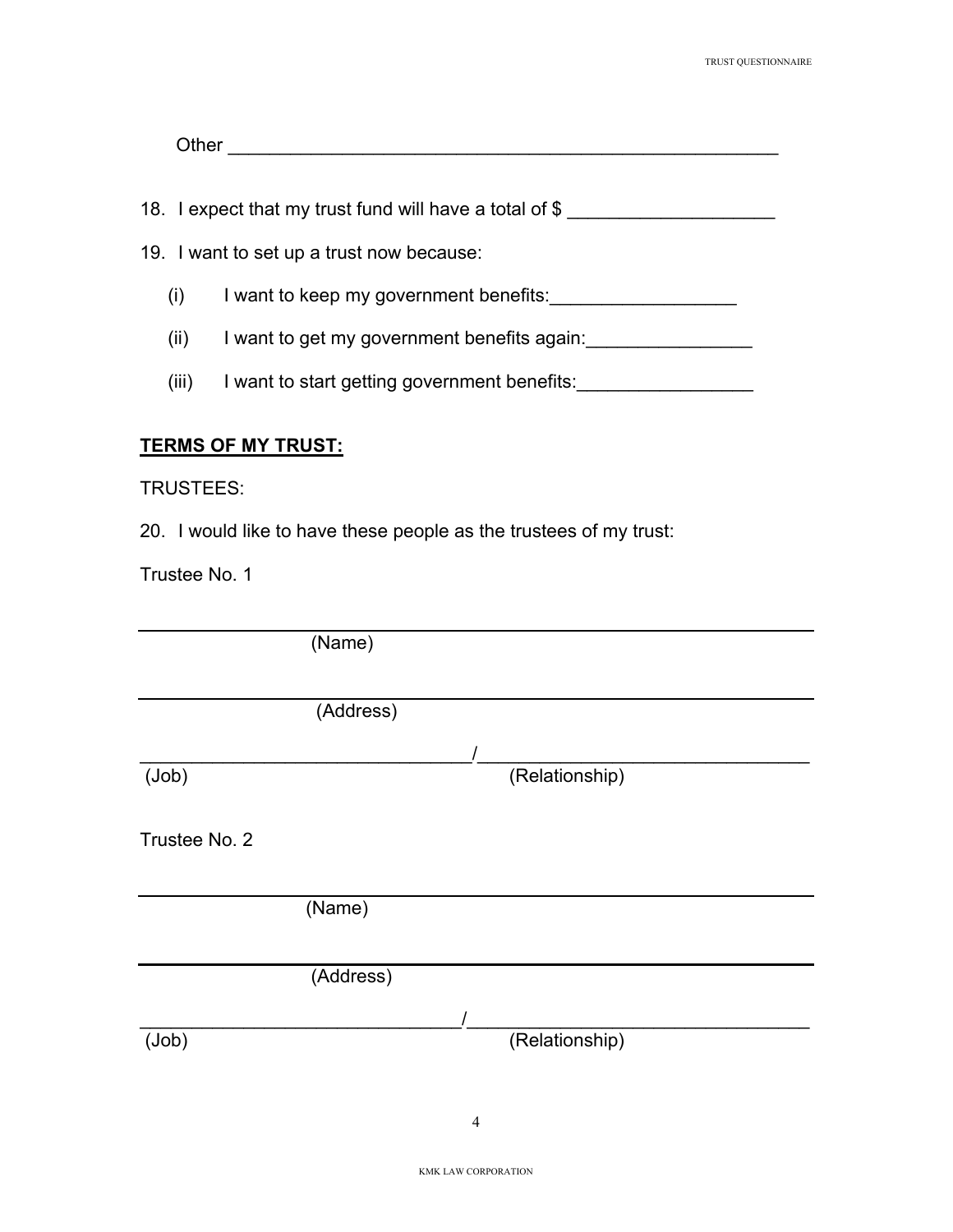Trustee No. 3

| (Name)                            |                                                                                   |
|-----------------------------------|-----------------------------------------------------------------------------------|
|                                   | (Address)                                                                         |
|                                   |                                                                                   |
| (Job)                             |                                                                                   |
|                                   | 21. I would like some of the Trustees to act together:                            |
|                                   | Trustees to act together: (Name(s))                                               |
|                                   | 22. I would like some of the Trustees to only be Trustees if others cannot do it: |
|                                   | Trustees to be alternatives: (Name)                                               |
| <u>BENEFICIARIES:</u>             |                                                                                   |
|                                   | 23. I would like to be the only person who can get the money from the trust       |
|                                   |                                                                                   |
|                                   | 24. When I die, I want my trust to go to my closest relatives.                    |
| Yes__________   No________        |                                                                                   |
| If yes: wife/husband and children |                                                                                   |
|                                   | Grandchildren____________________                                                 |
|                                   | Mother and father________________                                                 |
|                                   | Brothers and sisters____________                                                  |
|                                   | 25. When I die I want my trust to go to someone else (not my closest relatives).  |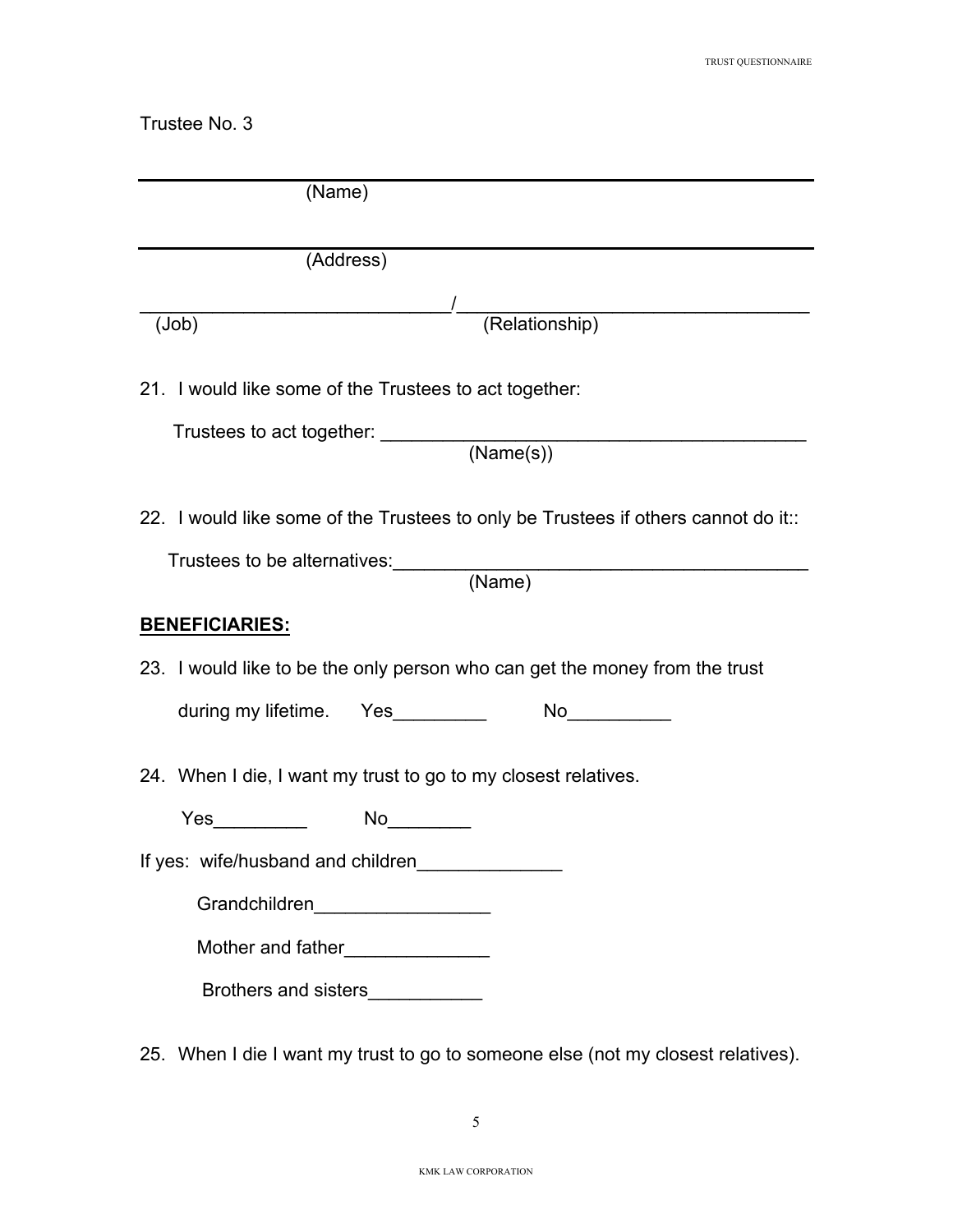#### **OTHER TERMS OF THE TRUST:**

26. When my Trustees invest in my trust, I want them to be restricted to investments like bank accounts, term deposits, G.I.C's, and Canada Savings Bond.

Yes\_\_\_\_\_\_\_\_\_\_\_\_\_\_\_ No\_\_\_\_\_\_\_\_\_\_\_\_\_\_

Or

I want my Trustees to have unrestricted powers so they can invest in whatever

they think is a good investment. Yes Mo

27. I may want to be able to borrow money from my trust to buy a home.

| Yes | No |
|-----|----|
|     |    |

28. I want my Trustees to be able to make complicated business deals like investing in private companies or buying real estate or carrying on a business.

Yes\_\_\_\_\_\_\_\_\_\_\_ No\_\_\_\_\_\_\_\_\_\_

29. In the future, I want to be able to change the Trustees of my trust.

| び    |     |
|------|-----|
| $ -$ | M   |
| ה    | . . |
| -    | . . |
|      |     |

#### **MY ASSETS:**

Bank Accounts:

30. I have \$\_\_\_\_\_\_\_\_\_\_\_\_\_\_\_\_\_\_\_ in the bank account(s) at:

(Name of first bank, trust company, or credit union)

31. I have \$ The bank account(s) at::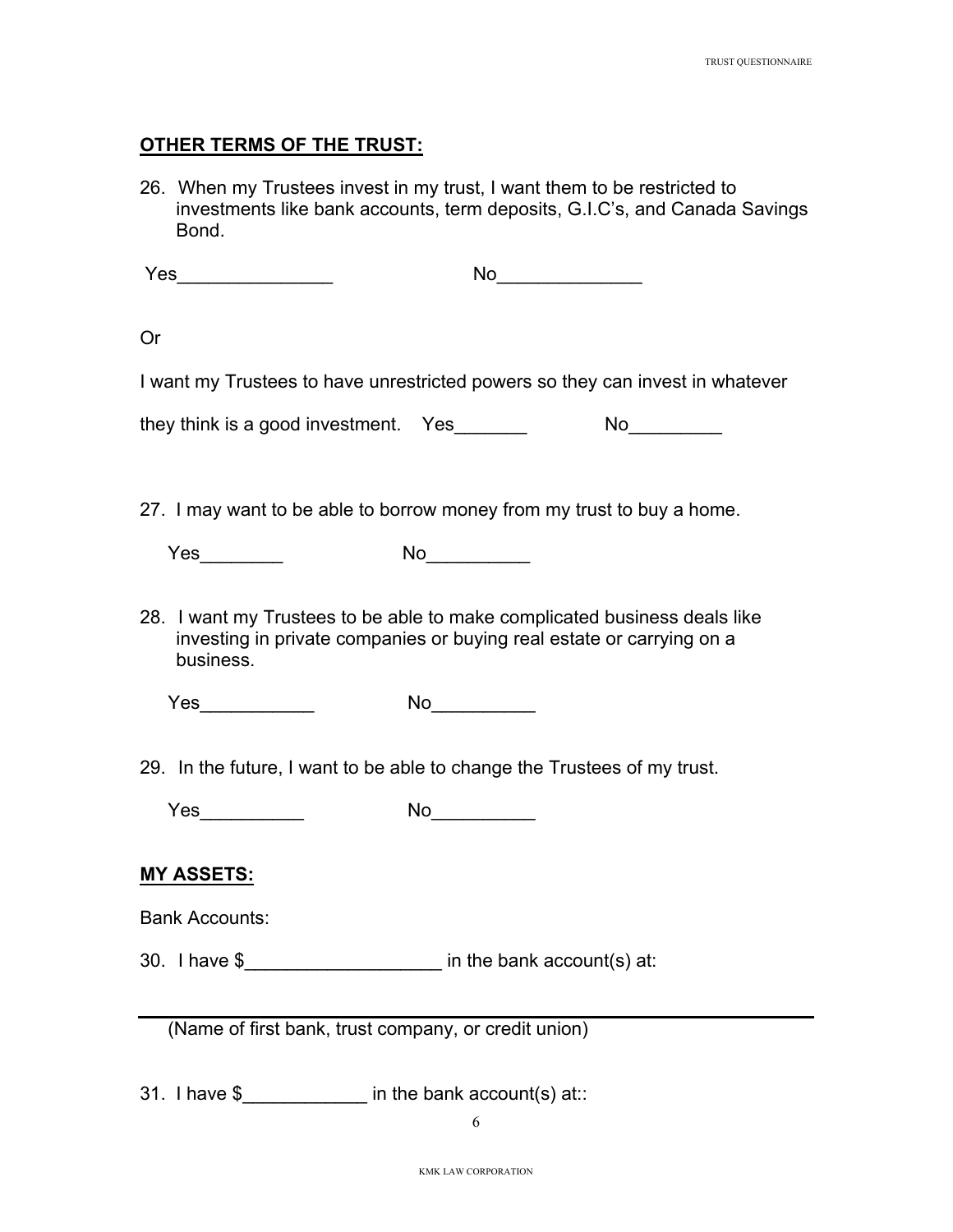| (Name of the second bank, trust company, or credit union)  |                     |
|------------------------------------------------------------|---------------------|
| Investments:                                               |                     |
| 32. I have other money or investments at:                  |                     |
| (Name of financial institution)                            | (Amount)            |
| 33. I have RRSP's at:                                      |                     |
| (Name of financial institution)                            | (Amount)            |
| <b>Real Estate</b>                                         |                     |
| 34. I own my home: Yes                                     | No_______________   |
| If yes:                                                    |                     |
| I bought or inherited the home on                          | (Date)              |
| My home is worth:                                          |                     |
| My mortgage balance is:<br><u>My mortgage balance</u> is:  |                     |
| I live in the home with:                                   |                     |
| $(\overline{\text{Names}})$                                | (Relationship)      |
| $\overline{\text{(Names)}}$                                | /<br>(Relationship) |
| My name is on other real estate, e.g.: parents home<br>35. |                     |
| Yes                                                        | No                  |